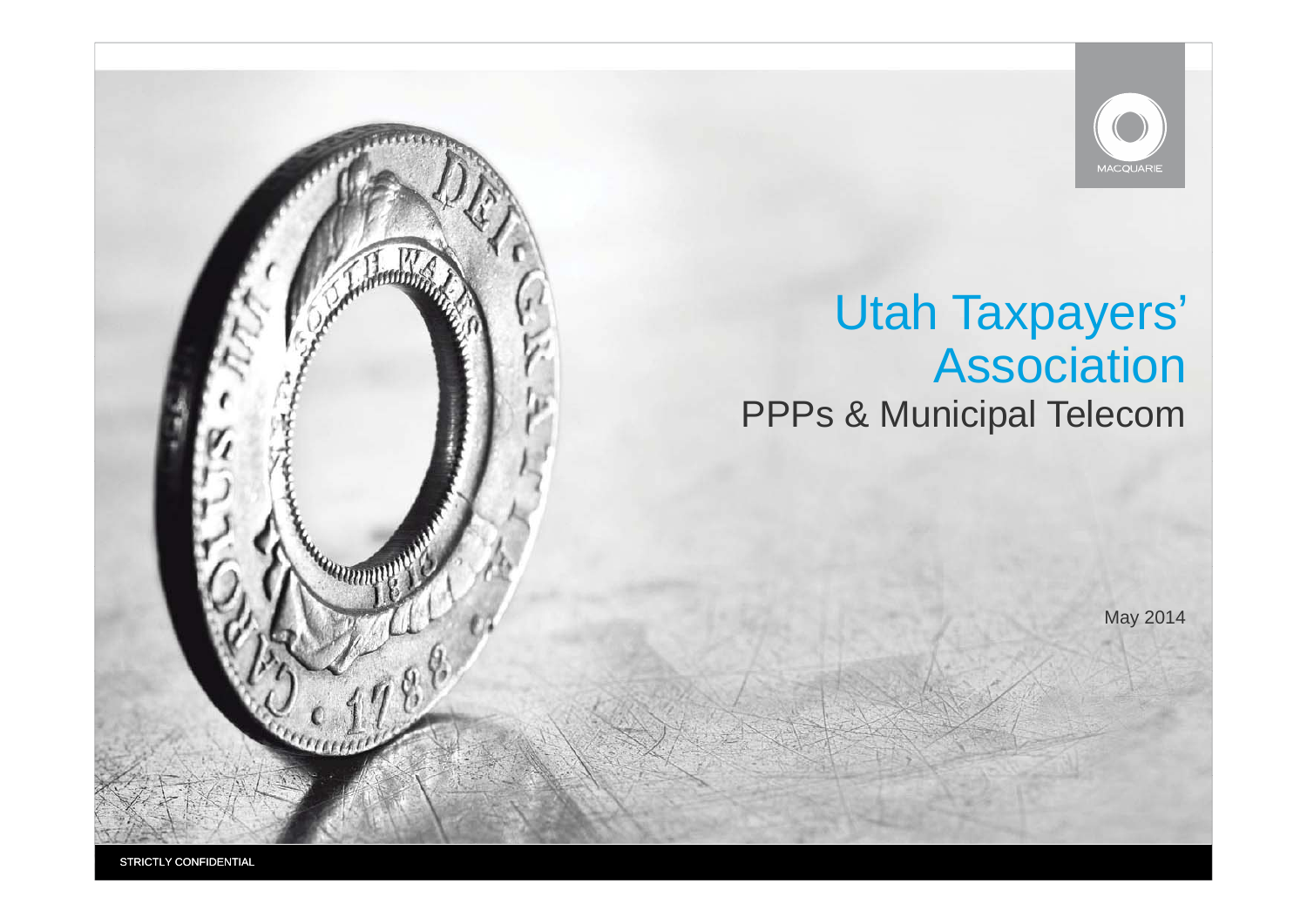

# Important notice and disclaimer

#### **IMPORTANT NOTICE**

"Macquarie Capital" refers to Macquarie Capital Group Limited, its worldwide subsidiaries and the funds or other investment vehicles that they manage. Macquarie Capital Group Limited is an indirect, wholly-owned subsidiary of Macquarie Group Limited.

This document is confidential and is intended only for the use of the person(s) to whom it is presented. It may not be reproduced (in whole or in part) nor may its contents be divulged to any other person without the prior written consent of Macquarie. Notwithstanding the foregoing, the recipient (which includes each employee, representative, or other agent of the recipient) is hereby expressly authorized to disclose to any and all persons, without limitation of any kind, the tax structure and US federal income tax treatment of the proposed transaction and all materials of any kind (including opinions and other tax analysis) if any, that are provided to the recipient related to the tax structure and US federal income tax treatment.

This document does not constitute an offer to sell or a solicitation of an offer to buy any securities. It is an outline of matters for discussion only. Any person receiving this document and wishing to effect a transaction discussed herein, must do so in accordance with applicable law. Any transaction implementing any proposal discussed in this document shall be exclusively upon the terms and subject to the conditions set out in the definitive transaction agreements.

By accepting this document you hereby acknowledge that you are aware and that you will advise your representatives that the federal and state securities laws prohibit any person who has material. non-public information about a company from purchasing or selling securities of such a company or from communicating such information to any other person under circumstances in which it is reasonably foreseeable that such person is likely to purchase or sell such securities.

You may not rely upon this document in evaluating the merits of participating in any transaction referred to herein. This document contains selected information and does not purport to be all-inclusive or to contain all of the information that may be relevant to your participation in any such transaction. This document does not constitute and should not be interpreted as either a recommendation or advice, including investment, financial, legal, tax or accounting advice. Any decision with respect to participation in any transaction described herein should be made based solely upon appropriate due diligence of each party.

Future results are impossible to predict. Opinions and estimates offered in this presentation constitute our judgement and are subject to change without notice, as are statements about market trends, which are based on current market conditions. This document includes forward-looking statements that represent our opinions, expectations, beliefs, intentions, estimates or strategies regarding the future, which may not be realized. These statements may be identified by the use of words like "anticipate," "believe," "estimate," "expect," "intend," "may," "plan," "will," "should," "seek," and similar expressions. The forward-looking statements reflect our views and assumptions with respect to future events as of the date of this document and are subject to risks and uncertainties. Actual and future results and trends could differ materially from those described by such statements due to various factors that are beyond our ability to control or predict. Given these uncertainties, you should not place undue reliance on the forward-looking statements. We do not undertake any obligation to update or revise any forward-looking statements, whether as a result of new information, future events or otherwise.

We believe the information provided herein is reliable, as of the date hereof, but do not warrant its accuracy or completeness. In preparing these materials, we have relied upon and assumed, without independent verification, the accuracy and completeness of all information available from public sources. Without limiting the generality of the foregoing, no audit or review has been undertaken by an independent third party of the financial assumptions, data, results, calculations and forecasts contained, presented or referred to in this document. You should conduct your own independent investigation and assessment as to the validity of the information contained in this document and the economic, financial, regulatory, legal, taxation, stamp duty and accounting implications of that information. Except as required by law. Macquarie and its respective directors, officers, employees, agents and consultants make no representation or warranty as to the accuracy or completeness of the information contained in this document, and take no responsibility under any circumstances for any loss or damage suffered as a result of any omission, inadequacy, or inaccuracy in this document.

Nothing in this document contains a commitment from Macquarie Capital to subscribe for securities, to provide debt, to arrange any facility, to invest in any way in any transaction described herein or is otherwise imposing any obligation on Macquarie Capital. Macquarie Capital does not guarantee the performance or return of capital from investments. Any participation by Macquarie Capital in any transaction would be subject to its internal approval process.

Any securities in a consortium vehicle or acquisition company would not be registered under the U.S. Securities Act of 1933 (the "Act") and may only be offered in a transaction that is not subject to or that is exempt from registration under the Act. Investors must have the financial ability and willingness to accept the risks, including the loss of the investment and lack of liquidity. Any such securities would not be able to be resold, transferred or otherwise disposed of in the U.S. unless registered under the Act or pursuant to an available exemption from registration.

None of the entities noted in this document are authorized deposit-taking institutions for the purposes of the Banking Act 1959 (Commonwealth of Australia). The obligations of these entities do not represent deposits or other liabilities of Macquarie Bank Limited ABN 46 008 583 542 (MBL). MBL does not guarantee or otherwise provide assurance in respect of the obligations of these entities.

#### **CIRCULAR 230 DISCLOSURE**

Macquarie Capital does not provide any tax advice. Any tax statement herein regarding any US federal income tax is not intended or written to be used, and cannot be used, by any taxpayer for the purpose of avoiding any penalties. Any such statement herein was written to support the marketing or promotion of the transaction(s) or matter(s) to which the statement relates. Each taxpayer should seek advice based on the taxpayer's particular circumstances from an independent tax advisor.

© 2014 Macquarie Capital (USA) Inc.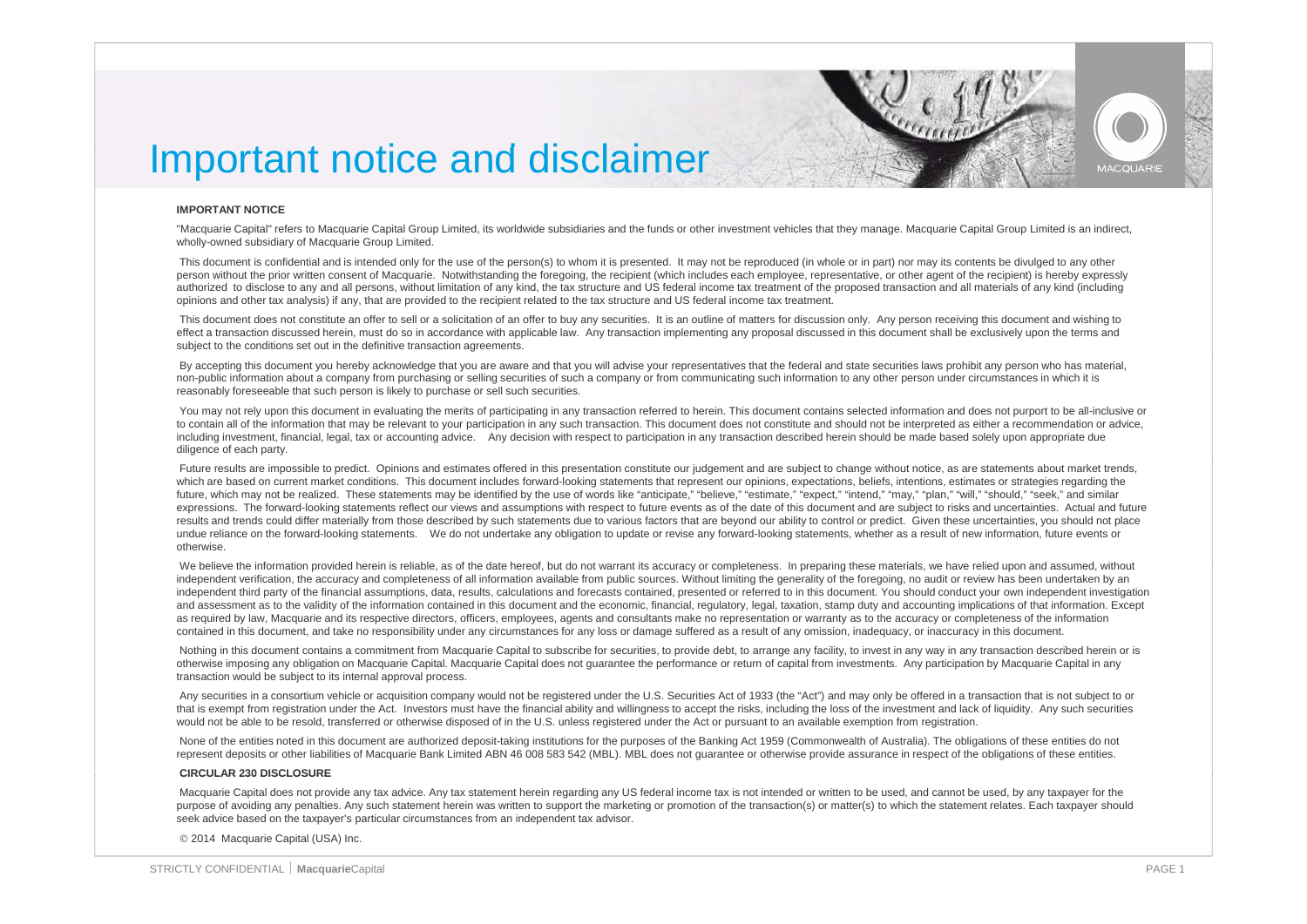# PPPs & Municipal Broadband p The UTOPIA PPP





The PPP proposal allows the Cities to achieve their intended vision for the UTOPIA network on a fixed price basis that transfers substantially all development risks to the private sector



STRICTLY CONFIDENTIAL **Macquarie**Capital **Macquarie**Capital **PAGE 2**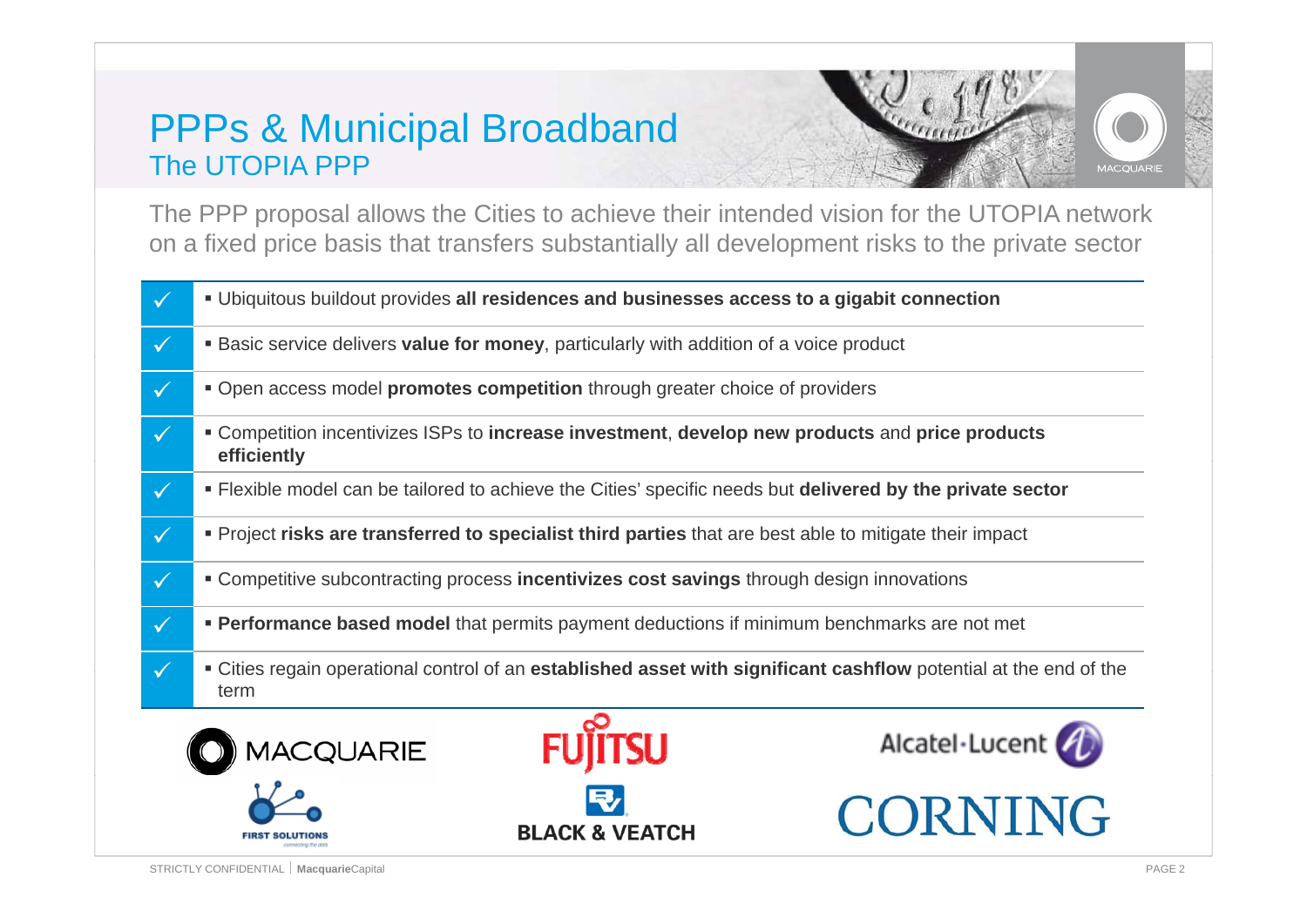# PPPs & Municipal Broadband UTOPIA PPP Structure



#### Note: structure diagram excludes UIA and SAA users. Macquarie is working with the Agencies and their advisors to bring them into the utility fee model

MACQUARIE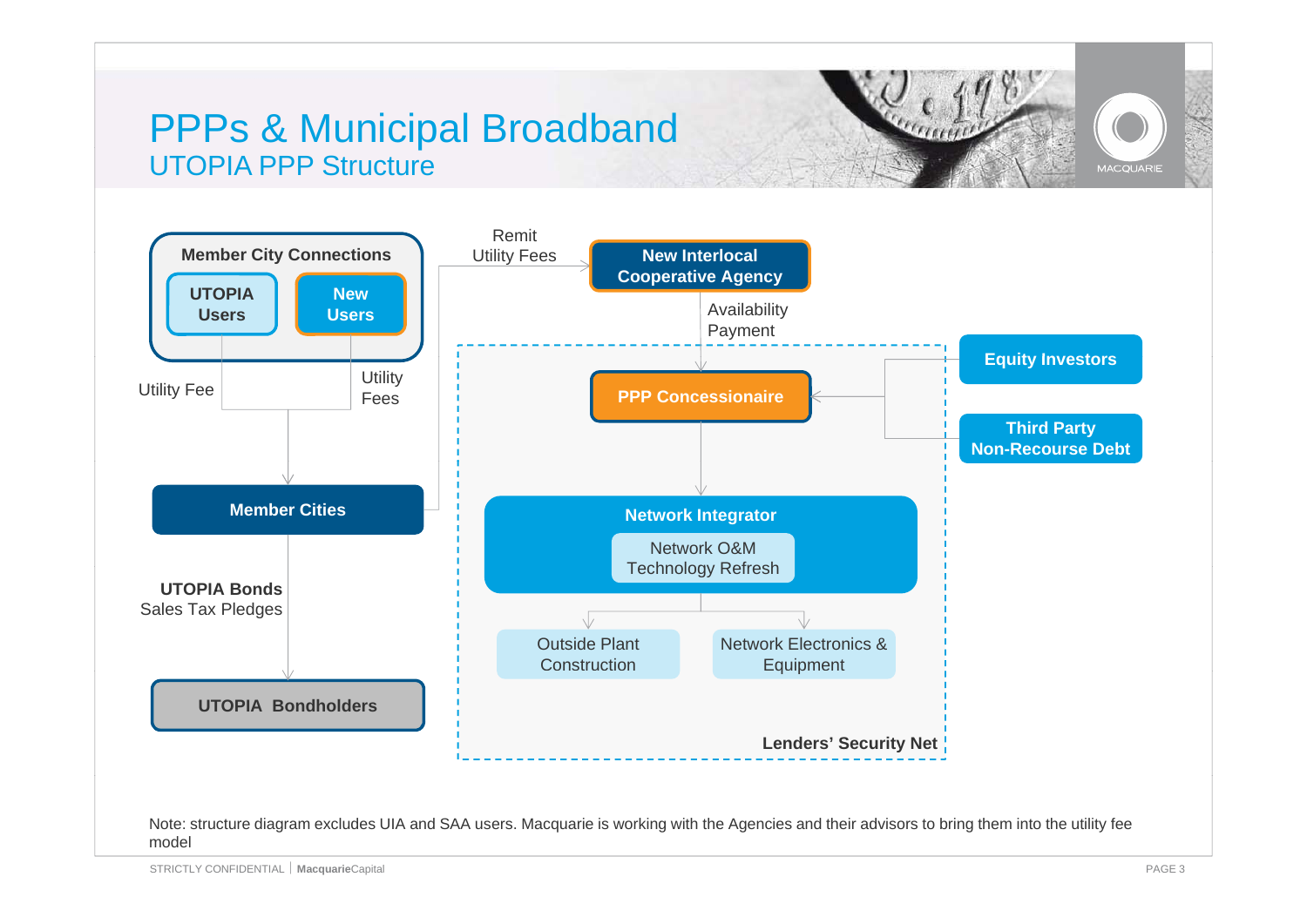### PPPs & Municipal Broadband Benefits of Open Access PPP Model





PPPs can separate infrastructure from network services and provide an open access fiber highway that requires ISPs to service customers more efficiently to maintain market share

#### **MYTHS**

#### **REALITY**

| <b>Broadband is not a utility</b>                                                 | High speed broadband access can improve property values<br>п<br>Platform to efficiently deploy community resources<br>п                                                                                  |  |
|-----------------------------------------------------------------------------------|----------------------------------------------------------------------------------------------------------------------------------------------------------------------------------------------------------|--|
| <b>Cities cannot compete with the</b><br>private sector                           | PPP can subcontract network functions to specialist third parties<br>п<br>Wholesaler will not compete with ISPs for end users<br>City is a regulator with no operational role                            |  |
| <b>Municipal networks are an</b><br>inefficient use of public funds               | PPP is a fully funded solution using private capital<br>PPP bears risk of unexpected cost increases<br>Cities participate in the network upside                                                          |  |
| <b>Private sector investment</b><br>provides sufficient connectivity<br>for users | Open access model promotes competition<br>Ξ<br>Competition benefits users regardless of their provider<br>п<br>Google's entry has seen increased investment, product<br>development and price reductions |  |